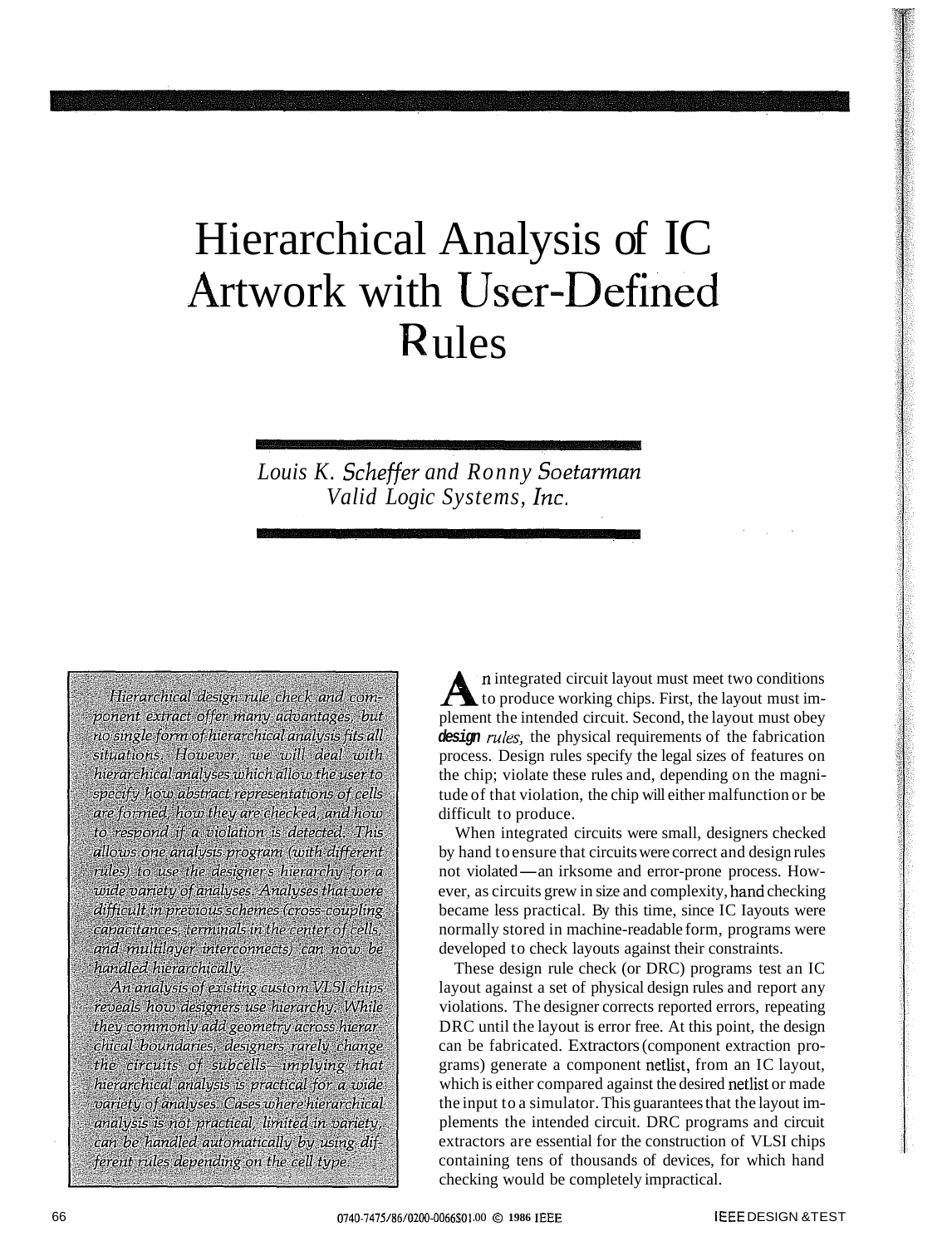#### **Non-hierararchical analysis programs**

Early DRC and extraction programs<sup>1,2</sup> often had straightforward algorithms whose time requirements grew as  $O(N^2)$ , where Nrepresents the number of features on the chip. **As**  chips grew larger, however, execution times of the programs also grew. Improved algorithms<sup>3-6</sup> were developed. In general, these had run times in the range of  $O(N^{1.5})$ . Since N was doubling every year, a pace that continues to the current day, these algorithms were replaced by still more sophistito the current day, these algorithms<br>were replaced by still more sophisticated—and optimal—algorithms that<br>are  $O(\lambda \log \lambda)$   $^{79}$  More recent work are  $O(N \log N)^{7-9}$  More recent work has extended the O(NlogN) results to circuit extraction and decreased memory requirement, and has provided more function.<sup>10,11</sup> While chip sizes have increased 10,000-fold, almost every paper in the field states that small problems run in a few minevery paper in the field states that<br>small problems run in a few min-<br>utes—but the largest chips take a few<br>hours. This has hald two duate a sem hours. This has held true due to a combination of faster processors, larger main memories, and better algorithms.

#### **Basics of hierarchical analysis**

Each of the above programs started by expanding hierarchy, {hereby creating a flat design. This eliminated all hierarchical structure present in the input, dramatically simplifying the checking algorithms. However, eliminating the hierarchy also introduced problems: It was difficult to report errors in terms of the cells in which they occurred, and errors in repeated cells were reported many times.

Since expanded designs contain huge numbers of primitives, analysis programs require large amounts of main memory and disk space, and run times are long. Small changes to individual cells may require rerunning the whole analysis, particularly in the case of circuit extraction, since it is difficult to determine how far the changes propagate.

Solutions to these problems use the hierarchical input structure to make

analysis easier; two basic approaches are common. The first<sup>12-14</sup> joins the structure present in the input with some method to take care of the cases not readily amenable to hierarchical analysis. The second approach imposes constraints upon the design so that a hierarchical analysis is always possible.<sup>15-18</sup>

Each approach contains disadvantages. Programs that can accept an arbitrary hierarchy produce output that is either non-hierarchical, or that uses a different hierarchy than specified by the user. Schemes that restrict the hierarchy may not be acceptable if those restrictions force major changes in design style. For these schemes, using designer-preferred hierarchies is extremely important.

Hierarchies preferred by designers can only be determined by experiment. Experiments described in a later section of this paper measure a number of full-custom chips to determine which cell/cell and which cell/primitive interactions are present. The chips we chose to measure were designed without hierarchical tools, so the only constraints on the hierarchy were imposed by the designers' desire to layout, understand, and analyze the resulting chip. These experiments show that strict hierarchy (hierarchy with no overlap at all) is rarely observed; most subcells have something overlapping them. However, in most cases the overlap does not change the subcell's function. And overlap that does change the function of the subcell is normally restricted to specific cases, such as ROMs and PLAs.

An ideal analysis tool would analyze such a hierarchical design (as a human would) expanding where necessary while treating the design hierarchically insofar as possible, given the analysis to be performed. The solution proposed here allows the user to specify rules controlling hierarchical use in the analysis. These rules may differ for each form of analysis, and may vary based on the cell being analyzed. This approach allows sufficient flexibility for analyses applying user-specified hierarchies.

### **Examples of problems in hierarchical IC analysis**

The following two examples, using the same layout and differing only in the analysis to be performed, illustrate the complexity of hierarchical analysis. The first example requires accurate overlap capacitances, implying that a. cell must be reanalyzed if a primitive is added to it. The second example requires only connectivity. In this case, the analysis must determine if the overlap changes the cell's function. If it does not, then the overlap is legal; otherwise, it is in error.

Both examples use the simple cell represented in Figure 1 and designed to be used in a single-layer metal environment. This cell contains metal on an internal signal, but also offers areas where other metal lines may cross. Since we are performing hierarchical analysis, we'll assume that the cell has been analyzed in detail. We are primarily concerned with the usage of the cell, and a typical cell use is shown in Figure 1.

In the first example, the user wants detailed circuit data including device size and capacitive loading information. Among the parasitics necessary for accurate results is capacitance caused by overlapping layers, which can only be obtained if the cell is reanalyzed with the interconnections added to it. In this case, the hierarchy has been ignored since the unique pattern of metal over the cell's top has converted the shared cell to a unique configuration. Note, however, that hierarchical analysis can still save computation time even if every cell is unique. 17

In the second example, the extraction is performed to obtain a netlist for comparison with the desired netlist. While the exact overlap capacitances are unimportant in this case, it is important that the interconnect metal connect to the appropriate pins of the device, and that any primitives overlapping the cell do not impair the cell's functioning. In this example, the subcell can be treated the same in every inrunctioning. In this example, the sub-<br>cell can be treated the same in every in-<br>stantiation—although the resulting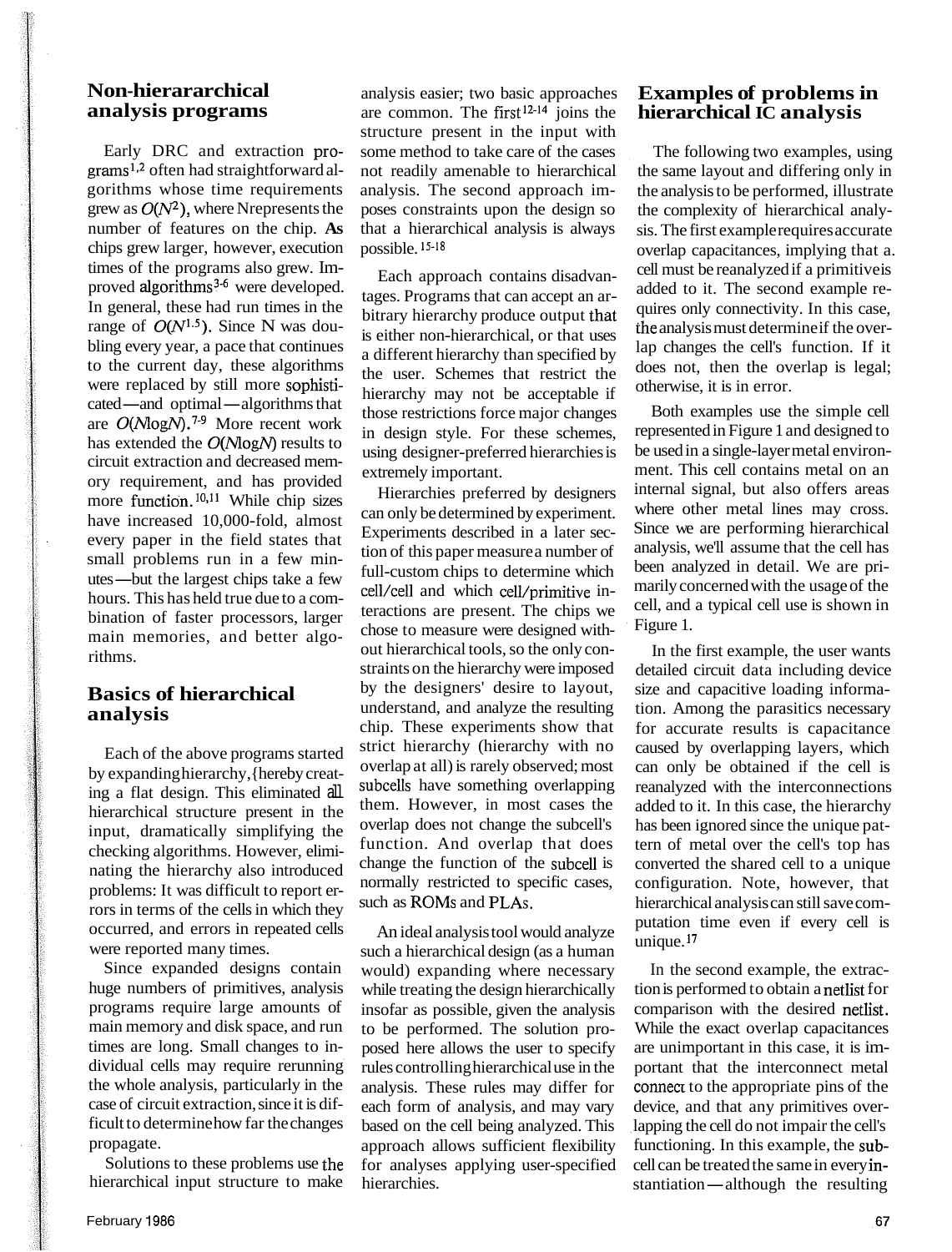

**Figure 1.** Cell **and use in context.** 

circuit may not be the same for every instantiation since different instantiations may have different pins tied together. Hierarchical circuit extraction can work only if the subcell schematic can be made to represent the extracted (flat) circuit by connections made only to the pins. Thus, an internal connection that shorts together two nodes is allowed, whereas a modification dividing one node into two is forbidden.

These examples show that even with one design, at least two different hierarchy-handling methods are needed. In the first instance, we are looking for gross interference with the function of

the cell. Any such interference is an error. In the second instance, any primitive overlapping of the cell forms a unique occurrence requiring complete reanalysis. These are not limitations of the current programs; the user requires two different results. **A** human faced with the same analysis problems would be forced to treat them in the same way.

## **Previous work on hierarchical analysis**

One of the first hierarchical analysis techniques<sup> $12$ </sup> involves identifying  $(1)$ 

all instances of' primitives overlapping cells and **(2)** each instance of unique cell/cell interaction. Only one of each instance is tested no matter how often it occurs. This approach has several advantages: It works on any hierarchy, although it may not save time on an illstructured example; it reduces the number of repeated errors in the output; it reduces the computational time by eliminating redundant checking. Major disadvantages are that the output is not hierarchically structured, and that it does not generalize easily to circuit extraction. We have several examples of work accepting arbitrary hierarchical input. **13,l4** 



**Figure 2. Cell with abstract.**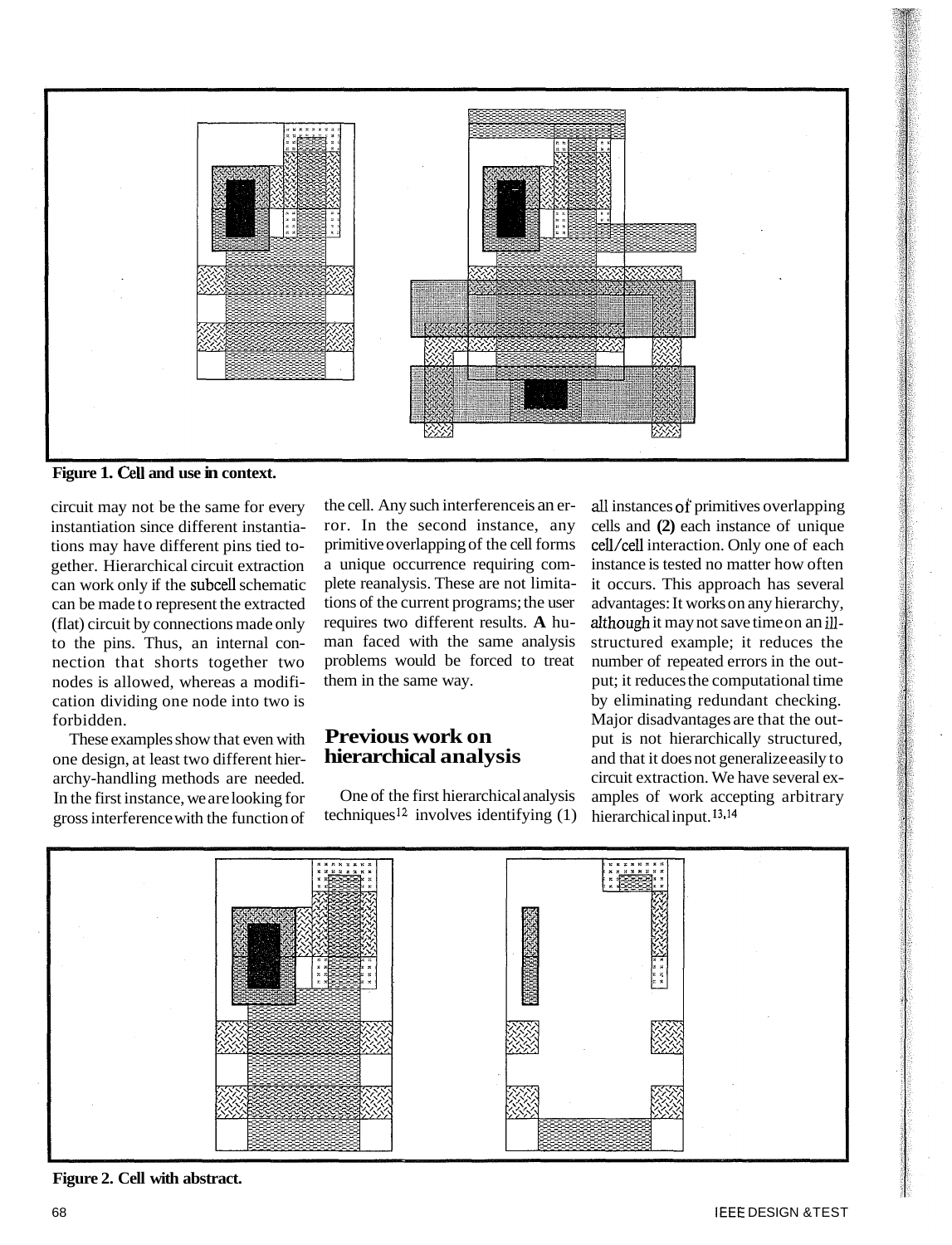Although the exact constraints differ in " hierarchical analysis with constraints,"<sup>15-19</sup> in general each cell has a boundary that primitives may not overlap, and cells may be of arbitrary shape. The advantages are (1) linear time analysis, (2) easy extension to circuit extraction, and **(3)** output in the same hierarchical form as input.

The main disadvantage is the requirement that no primitives overlap cells. This complete elimination of overlap is always possible, but experimental evidence shows that designers do not currently follow this design style. Furthermore, recent technical advances (such as multiple layers of interconnect) make it inconvenient to follow these restrictions. One implementation of this form of hierarchical analysis<sup>19</sup> avoids some of these problems by introducing the reanalysis of cells overlapped by primitives. This works, and is required in some cases (such as cross-coupling capacitance) but is unnecessarily slow when we desire interconnections only.

**A** third form of hierarchical analysis extends the idea of a boundary to the idea of one boundary per layer (called a protection frame).20 This resembles the previous approach except that the boundary is computed on a layer-bylayer basis, providing more flexibility for primitives overlapping the edges of cells. The main disadvantage here is the difficulty in handling strong layerto-layer interactions. For example, if

cross-coupling interactions must be considered then protection frames are insufficient. Furthermore, in a typical NMOS process it is insufficient that poly not violate the poly protection NMOS process it is insufficient that<br>poly not violate the poly protection<br>frame—it must also have a certain<br>elegrance from the diffusion protec clearance from the diffusion protection frame.

#### **A solution to these problems**

An *abstract* of a cell is any simpler representation of the cell that can replace the cell in a hierarchical analysis. The exact contents of an abstract depend on the analysis being performed; for circuit extraction, the abstract of a cell might consist of the area occupied by the cell and the pins of that cell. Protection frames, DRC "donuts," and functional models are other abstracts built for particular analyses.

Most analysis (electrical and physical) can be performed hierarchically with the proper form of abstract. **l7** In general, the technique involves finding all errors that can be found without general, the technique involves finding<br>all errors that can be found without<br>knowing the context of the cell—and<br>then recording in the electronial inform then recording in the abstract all information about parts of the cell that cannot be checked until the context is known.

Consider the following two examples of different abstracts for different analyses. In the first example, assuming that primitives do not overlap cells, the abstract of a cell is the region

within some distance (D) of the edge, where D is the largest design rule. For the previous example, the abstract might look like Figure 2. Note that when the abstract assumptions are viomight look like Figure 2. Note that<br>when the abstract assumptions are vio-<br>lated—when primitives are run over a<br>call then the call must be reapslyzed lated—when primitives are run over a<br>cell—then the cell must be reanalyzed.

Another form of abstract might be called the "occupied area and pins" model.21 In this case, the abstract consists of a region occupied by the cell and the pins of the cell, as shown in Figure **3.** This abstract is useful for computing connectivity in a process where second-layer metal often overlaps cells. Here, if a primitive overlaps the corresponding occupied layer of the subcell, then an error is declared and the user must fix it. No automatic reanalysis is performed.

In order to accommodate these two forms of hierarchical analysis, the user must specify how the abstract is to be created, and must also state under what conditions it is correct to use the abstract in place of the full cell and what must be done if these conditions are not met. If the abstract is not valid, the alternatives are to reanalyze the cell or to report it as an error and let the user fix it.

The abstract creation can be specified with the same commands used in the conventional DRC. The Figure 2 abstract was created by saving all material within some distance (D) of the boundary. This can be expressed in the operations AND, OR, ANDNOT,



**Figure 3. Occupied area and pins abstract.**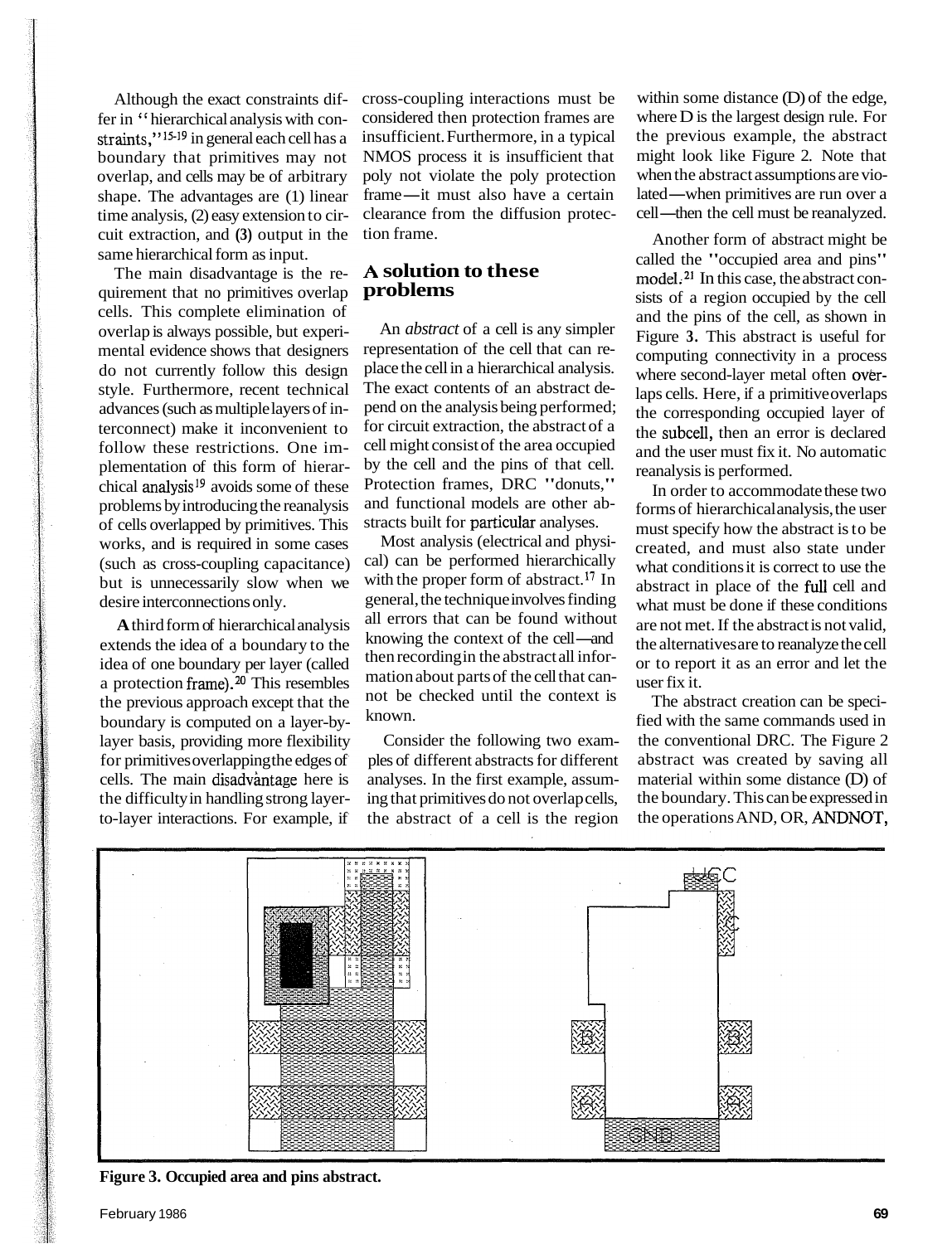EXPAND, and CONTRACT as applied to polygons. (The accompanying summary box explains these operations.) Rules for this operation are.

 $abstract = primitives AND$ (boundary ANDNOT (boundary CONTRACT D)).

In addition, the user must specify the rules determining which parts of electrically conductive polygons within the cell are treated as pins. This may be done by proximity to the boundary (as above) or by establishing a separate layer for the purpose. For example, if we have a *define-pins* layer and a we have a *define-pins* layer and a *metal*-1 layer, then the pins on this layer are defined as

pins <sup>=</sup>*metal-* 1 AND *define-pins.* 

Determining whether the abstract can be used in place of the cell may involve many complex rules. The rule is simple when overlap capacitance is important; if any primitive overlaps a cell, then the abstract cannot be used and the cell must be reanalyzed with the primitive added. When checking connectivity, however, the situation is more complex. For example, the poly layer in an NMOS process may overlap a cell provided that (1) it doesn't get within a certain distance of any poly in the cell; (2) it doesn't get within any (different) distance of diffusion in the cell; and (3) it doesn't get within any (still different) distance of contacts in the cell. There are similar rules for all other layers.

We can check these rules in at least two ways: by recording the area that is used by the subcell, or by recording the area that must be avoided by the parent cell primitives. For example, suppose that the relevant rules are 2 microns poly/poly spacing, 1 micron poly/diffusion spacing, and 1.5 microns poly/contact spacing. We can code these rules in two different ways:

- poly > 2 microns from subcell poly
- poly > 1 micron from subcell diffusion
- poly > 1.5 microns from subcell contact

or, alternatively, for each cell compute the poly- keepout layer as

 $poly$ -keepout = (poly EXPAND 2) OR (diffusion EXPAND 1) OR (contact EXPAND 1.5)

 $poly > 0$  microns from polykeepout.

These methods are exactly equivalent only if the same metric is used for distance measuring and the expand/contract operation. Typically, this is not the case since different metrics are used for efficiency; the differences, however, are small.

In the above example, we see two separate problems: (1) computing the layers that represent a cell at the next level of the hierarchy, and (2) stating rules that use these abstract representations.

We can express these rules in the DRC command file as follows: For every user-defined layer, we create two DRC command tile as follows: For<br>every user-defined layer, we create two<br>other layers—the "occupied" area of<br>the subgell (computed what the subgell the subcell (computed when the subcell was analyzed), and the "occupied" area of the current cell (computed as we DRC the cell). In the examples that follow, if poly is the user-defined layer, then poly[occupied] refers to the subcell area occupied by poly if used as a source of data. If used as a destination, poly refers to the occupied area of the cell under consideration. In these examples, we expand and then contract layers by an amount that merges polygons too closely aligned to allow any routing between them, thereby reducing the amount of data that must be handled at the next layer of the hierarchy:20

*compute own occupied region:*   $poly[occupied] = (poly EXPAND 4)$ CONTRACT 4 contact[occupied] = (contact EXPAND 5) CONTRACT 5  $diffusion[occupied] = (diffusion)$ EXPAND 5) CONTRACT 5

*check spacing of poly in cell to poly of subcells:* 

spacing poly poly [occupied]  $>2.0$ spacing poly diffusion[occupied] > 1.0 spacing poly contact [occupied]  $>1.5$ 

or, if the user wishes to express the rules in terms of keepout regions,

*dejine the region wherepoly is not legal:*   $poly[keepout] =$ 

(poly EXPAND 2.0) OR (contact EXPAND 1.5) OR (diffusion EXPAND 1)

*Checkpoly in cell versus keepout of subcells:* 

spacing poly poly[ $keepout$ ]  $> 0.0$ 

As described earlier, both the rules and the abstracts differ for different analyses. Each form of analysis has a user-supplied name associated with it. The DRC program keeps several different abstract representations for each cell-one for each type of analysis-allowing any analysis of any cell at any time.

## **Error and circuit output**

Error reporting is more complex for a hierarchical analysis tool than for a flat analysis tool; the use of the abstract in place of the complete subcell may cause complications. If the "donut" abstract for a cell is used, for example, the abstract will contain pieces of geometry not meeting the minimum width rules. The program must examine the location of each error to determine whether it is real and should be reported, or whether it is an abstraction process artifact and should be ignored-not a difficult task provided the width of the "donut" is greater than the largest rule to be checked. If so, each error is reported only once, no errors are missed, and no false errors are generated. **l7** 

Subcell reanalysis also creates potential confusion. If a subcell must be reanalyzed because a primitive has been placed over it, then any discovered errors must be reported in the parent and not the subcell. This will generate no false errors, provided that the subcell had no errors when analyzed by itself.

Hierarchical circuit extraction always generates hierarchical netlists. The schematic for each cell is described in terms of primitive components, such as capacitors and transistors, and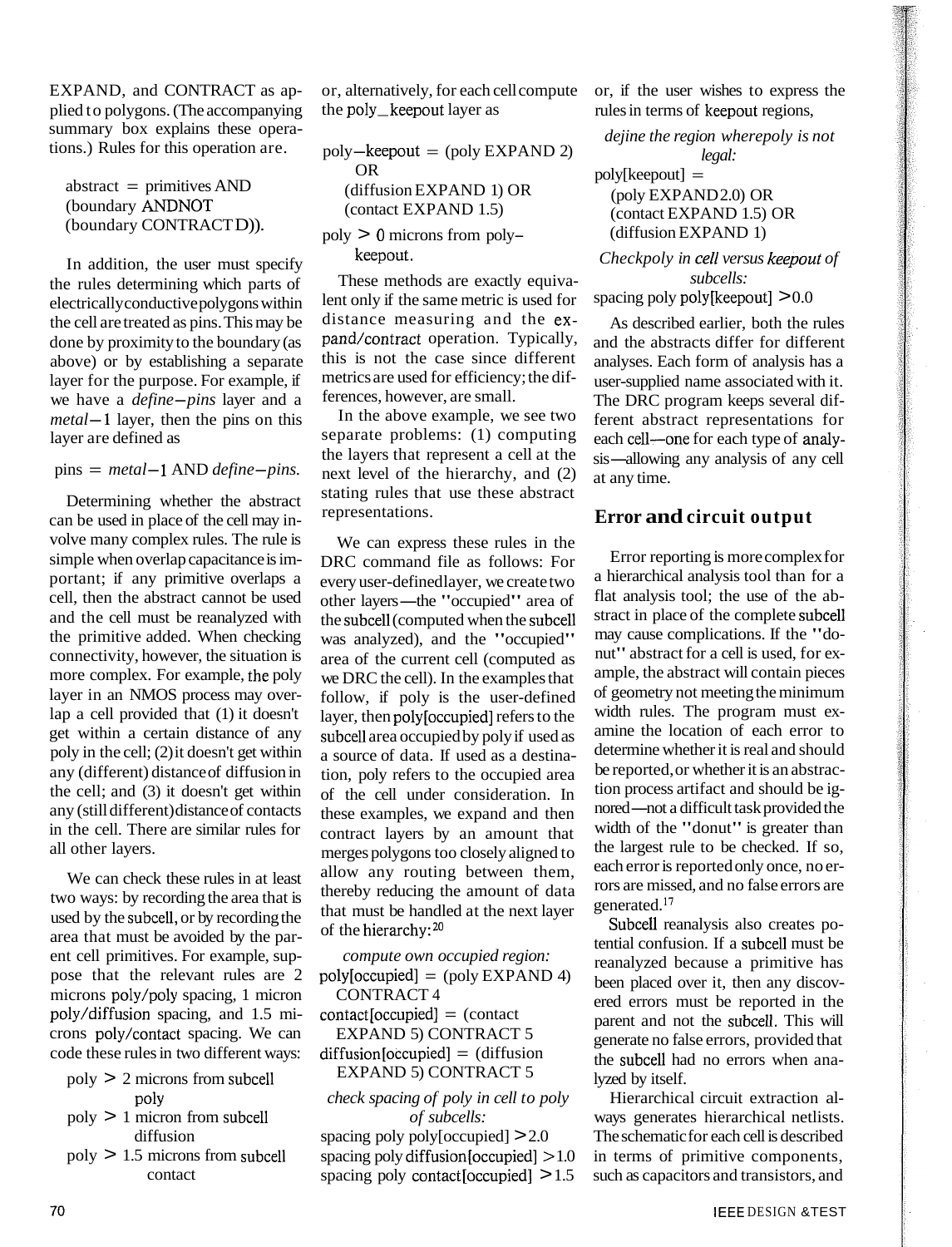references to subcells. If another tool requires a fully expanded netlist, then a separate program (a netlist compiler) must be used to generate the fully expanded list. If subcells have been reanalyzed because they had primitives over them, then multiple netlists exist for that cell, one for each different overlapping geometry. The netlist of the parent cell explicitly refers to these subcell versions. Such an approach allows most programs that read the hierarchical netlists to ignore the difference between cells created by the user, and cells created by reanalysis. The alternative-storing only the<br>the alternative-storing only the dif-<br>ferences in the pathta for the different ferences in the netlists for the different The alternative—storing only the differences in the netlists for the different versions—would save storage space, but at the cost of added complexity.

#### **Modifications to DRC**

We added the features of the previous section to our existing hierarchical DRC/EXTRACT program. Designers then used the program to perform analyses for many different Designers then used the program to<br>perform analyses for many different<br>rule sets and processes—processes including NMOS, CMOS, and bipolar. The analyses employed simple DRC rules, complex DRC rules, continuityonly extraction, and full-parameter extraction.

Most users run a simple hierarchical continuity extraction, followed by netlist comparison, until they achieve the correct circuit topology. Then, they run a more detailed set of rules to obtain more accurate parasitics. Some designers, particularly those designing analog circuits, need full cross-coupling capacitances. They must use reanalysis to obtain these capacitances. Other designers, primarily those working on digital circuits, can approximate Ing on digital circuits, can approximate<br>the cross-coupling capacitances with<br>lumped capacitances to ground—an<br>annual and manufacture consistents approach not requiring reanalysis of cells.

Both full extraction (with internodal capacitors) and continuity-only extraction can be coded by one program using different rules. To extract overlap capacitances, we must retain the ability to reanalyze when overlapping occurs. If reanalysis is always used, however, many different versions of

simple cells are created (particularly in a process with more than one layer of metalization). We have seen up to 40 versions of a single cell. If only continuity and lumped capacitance to ground are required, then reanalysis is avoided by use of keepout layers and pins.

By using keepouts and pins, 85 to 95 percent of the cells in a typical design can be analyzed hierarchically for both design rule checking and circuit extraction. The major exceptions are ROMs and PLAs where users, intending to alter the subcell's function, have deliberately placed primitives inside subcells. These violations, although bad in principle, can be easily handled in practice. Small ROMs and PLAs can be handled by flattening their hierarchy; large ROMs and PLAs, normally machine generated, are already handled as special cases. Usually, we don't need circuit extraction since the same program generating the PLA generates the schematic. DRC of the final programmed cell is not necessary except, perhaps, for a border around the edge. The border, another form of abstract, can be generated by a rule file that only applies to PLAs.

ROMs and PLAs are handled automatically by specifying, in the command file, that certain cells are to be analyzed with different rules. For example, each cell whose name begins with "PLA" can be flattened, while all other cells can be treated hierarchically. Once ROMs and PLAs are treated separately, the percentage of instances that cannot be handled hierarchically drops to roughly three percent (for a design that was not built with hierarchical analysis tools in mind). With new designs and cooperative designers, the percentage of cells that cannot be hierarchically analyzed drops to zero.

## **Measurements of custom chips**

Several questions about hierarchical analysis techniques can only be answered by experiment. The most interesting of these questions is: What percentage of analyses performed on

real designs can be performed hierarchically? This is difficult to quantify for several reasons. First, if the analysis method needs constraints, then the percentage will depend on the willingness of designers to follow those constraints. Furthermore, the analyses requested depend heavily upon what other tools are available. If the analog simulation programs and network comparison programs only work on flat input, for example, then the designer has no use for hierarchical circuit extraction.

Nonetheless, the hierarchichal restrictions that designers will accept can be estimated by examining chips designed using only flat analysis tools. Designers using these tools employ Designers using these tools employ<br>hierarchy only as an aid to building<br>and understanding these circuits—not a true test of designer wants since, by analogy with programming, when hierarchical tools are available designers will use them. However, the structure designers impose provides a lower bound to the structure they will accept.

Table 1 lists statistics from two large custom chips. One is Berkeley's RISC-I1 chip; the other is the 9852 CRT controller from Advanced Micro Devices. Both were designed with flat analysis tools and hierarchical editors. Both are built in an NMOS process. Table 1 reports cell uses two ways: First, an array of cells is counted as one reference; second, an array of Ncells is treated as N separate subcells.

The incentive for hierarchical DRC is clear from Table 1; if we analyze each cell once in the RISC-I1 design, we analyze roughly 24,000 trapezoids. If we analyze the flat design, we need to analyze roughly 461,000 trapezoids. Moreover, DRC algorithms are worse than linear so the difference is further magnified. On the other hand, when a cell is analyzed hierarchically information from subcells must be included and the abstract must be generated. This decreases the advantage of the hierarchical approach, but reductions of between 400 to 1000 percent in CPU time remain typical.

The performance of the hierarchical DRC/EXTRACT depends dramatically on the required reanalysis. If no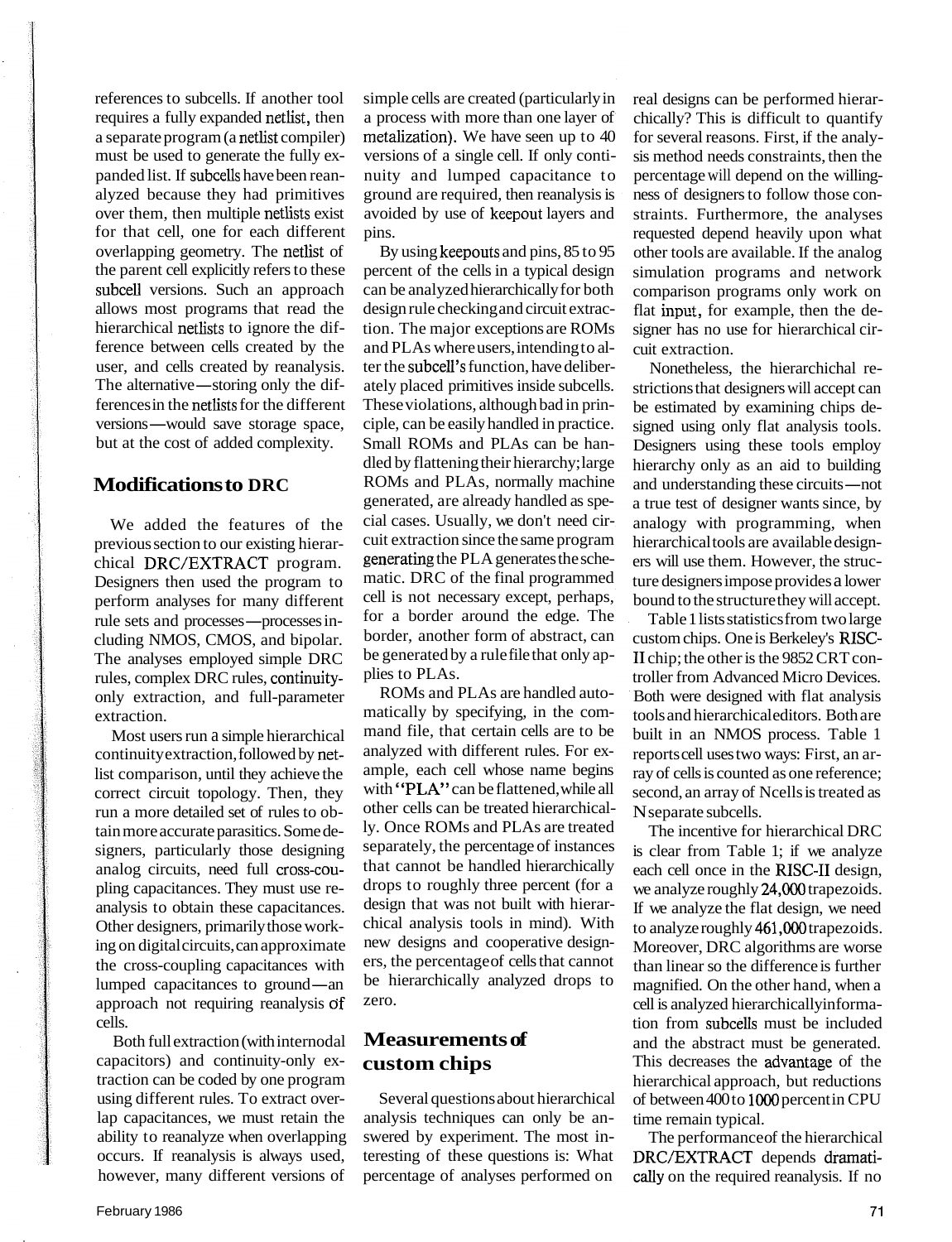

### **Basic Geometrical Operations for Design Rule Checking**

Design rule checking is built around two basic operations: measuring geometry, and creating new geometry as a function of existing shapes. Operations define which regions to test, and measurements find the errors which are reported to the user. Measurements are performed between all edges of a given type. The basic tests are illustrated in Figures 1a-c.

Geometrical operations isolate features to be tested. A nonimplanted transistor, for example, occurs only where polysilicon and diffusion coincide and the implant mask is not present. In this case, the logical operations can generate geometry corresponding to these transistors only. For operations on geometry, each region on an IC mask can be regarded as a set of points in the Cartesian plane, allowing operations of AND, OR, ANDNOT, and XOR to be performed pointwise. Figure 2 shows the results of these operations on two rectangles.

The operations EXPAND and CONTRACT work on a single layer. EXPAND makes all polygons on a layer bigger without affecting their position. CONTRACT makes them smaller. EXPAND is performed by including all points within a given distance into the existing set, possibly causing adjacent figures to merge and holes inside figures to disappear. CONTRACT is performed by deleting from a figure all points within a specified distance of any point not in the figure. CONTRACT can cause single figures to break into multiple figures, and can cause figures to disappear entirely.

The exact results of EXPAND and CONTRACT depend on the metric used. The Euclidean metric is perhaps the most natural, but a square corner will turn into an arc if expanded using the Euclidean metric. Arcs are more difficult both to deal with computationally and to reproduce with mask-making machines, most of which are based on rectangles or trapezoids; approximating circular arcs with these figures increases the cost manyfold.

By using a different metric, square corners will remain square — useful for making masks, but resulting in corners being overexpanded. A compromise, such as the octagonal metric, reduces the maximum error to eight percent while adding only one side to an original square. Figures 3a-b show the results of EXPAND and CONTRACT on severa! images, using different metrics.



reanalysis is required, performing a 15-rule circuit extraction on the RISC-II chip takes about 6000 CPU seconds. With a set of rules that forces reanalysis of every instance of every cell, the same analysis takes roughly 40,000 CPU seconds (for an 8 MHz Motorola 68000).

Table 2 enumerates cell use in the hierarchy. Each cell in the design is looked at once (no matter how many

times it is used) and the subcells used are counted. This corresponds to the number of subcell references a hierarchical analysis program must analyze. For the first measurement ("with overlap") we build an abstract for each cell by expanding and then contracting each layer, and by removing holes. If any parent cell geometry overlaps this region, the cell is counted in this group.

Next, we look for overlaps changing the subcell's circuit. Since all the chips considered here are poly-gate MOS, we can do this by searching for poly overlapping the diffusion of subcells or vice versa.

Finally, we assume that ROMs and PLAs will be analyzed with different rules as discussed in the previous section. Therefore, we recalculate the per-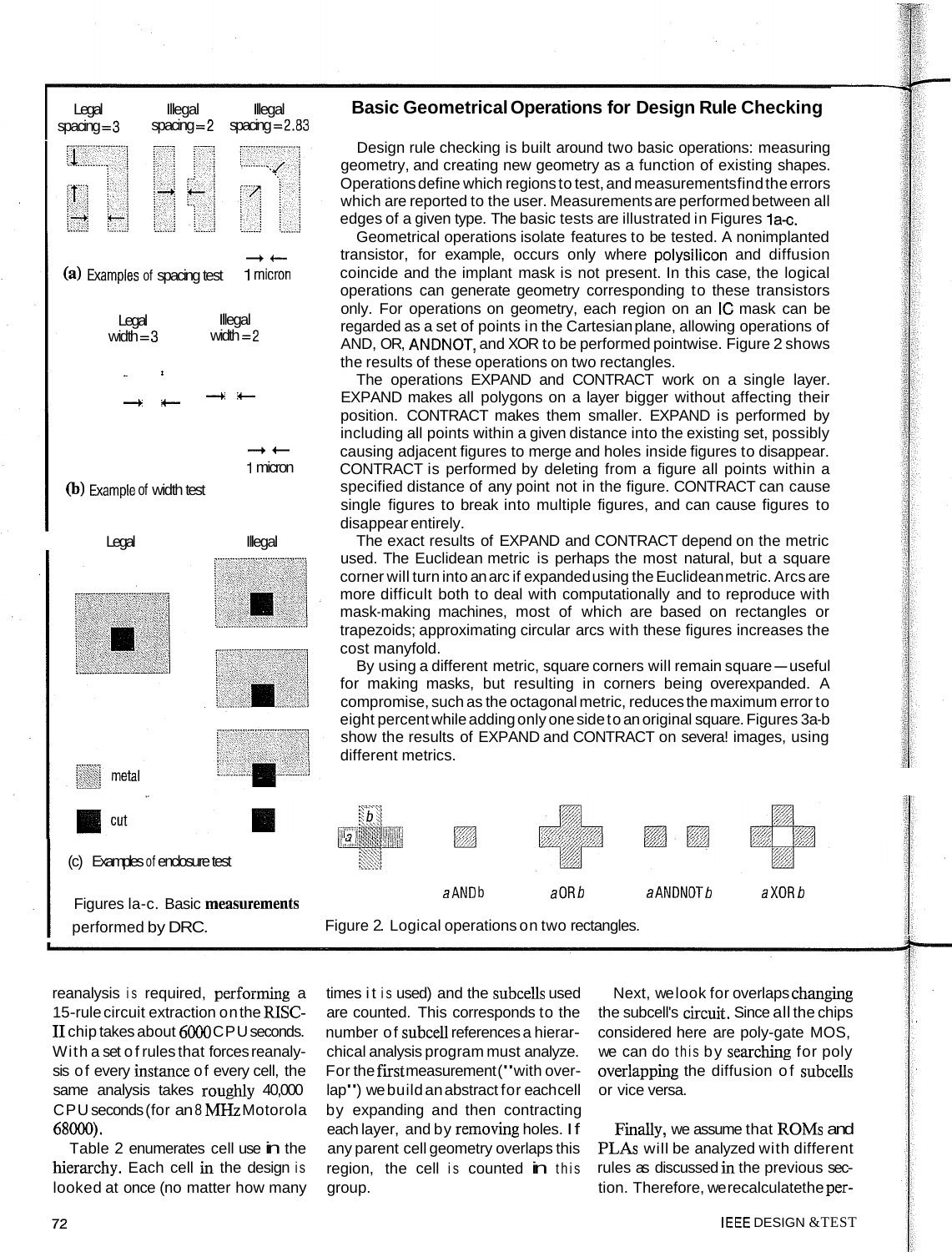

centages excluding these cells-labelled ' 'non-ROM circuit mods," these cells cannot be analyzed hierarchically for circuit extraction.

The results clearly show that while designers often put primitives over cells, they generally change the circuits of subcells only in certain well-defined cases. Except for ROMs and **PLAs,**  just a small percentage of cell references change the subcell circuitry. Examination of these remaining cases shows that, if necessary, they could be done as easily without circuit modification. The tools used in developing these examples provided no such incentive. It's very encouraging that only a small number of cells violate hierarchical constraints, even in the absence of explicit rules forbidding these violations.

| Table 1. Custom chip statistics.                                                                                    |                              |                                 |  |
|---------------------------------------------------------------------------------------------------------------------|------------------------------|---------------------------------|--|
| chip                                                                                                                | RISC-II                      | 8052                            |  |
| Fath cell once:<br>number of cells<br>references (no arrays)<br>references (with arrays)<br>trapezoids in all cells | 346<br>1360<br>2966<br>23565 | 487<br>3704<br>10915<br>173717  |  |
| Full hierarchy:<br>references (expanded)<br>references (with arrays) 11367<br>total trapezoids                      | 1069                         | 4330<br>20693<br>460537 1015479 |  |
|                                                                                                                     |                              |                                 |  |

Ľ

| Table 2. Modification of subcells.                                                             |                                 |                                         |  |
|------------------------------------------------------------------------------------------------|---------------------------------|-----------------------------------------|--|
|                                                                                                | RISCHI 8052                     |                                         |  |
| references<br>with overlap<br>with circuit mods<br>ROMs, PLAs<br>non-ROM circuit mork $1.54\%$ | 1360<br>87.9%<br>11.6%<br>10.0% | 3704<br>94.5%<br>17.8%<br>13.4%<br>432% |  |

ur experiments show hierarchical analysis of IC layouts to be practical—providing the performance benefits of hierarchical analysis, improving error reporting, and allowing the use of circuit tools needing hierarchical input—without requiring major changes in layout design. However, different approaches to hierarchical analysis are required depending on analyses requested by designers. Some requests demand subcell reanalysis for sufficient accuracy; for other requests, this reanalysis is unnecessary and time-consuming.

With the addition of four new features, a hierarchical DRC and circuit extraction program can handle all commonly required forms of analysis. These features are: user-defined abstract generation, userdefined rules stating when the abstract is valid, user specification of what to do with an invalid abstract in a given context, and user specification of analysis form depending on the cell type.

There are several advantages to this program. AU common layout analysis operations can be performed with user-specified hierarchy. The user, not